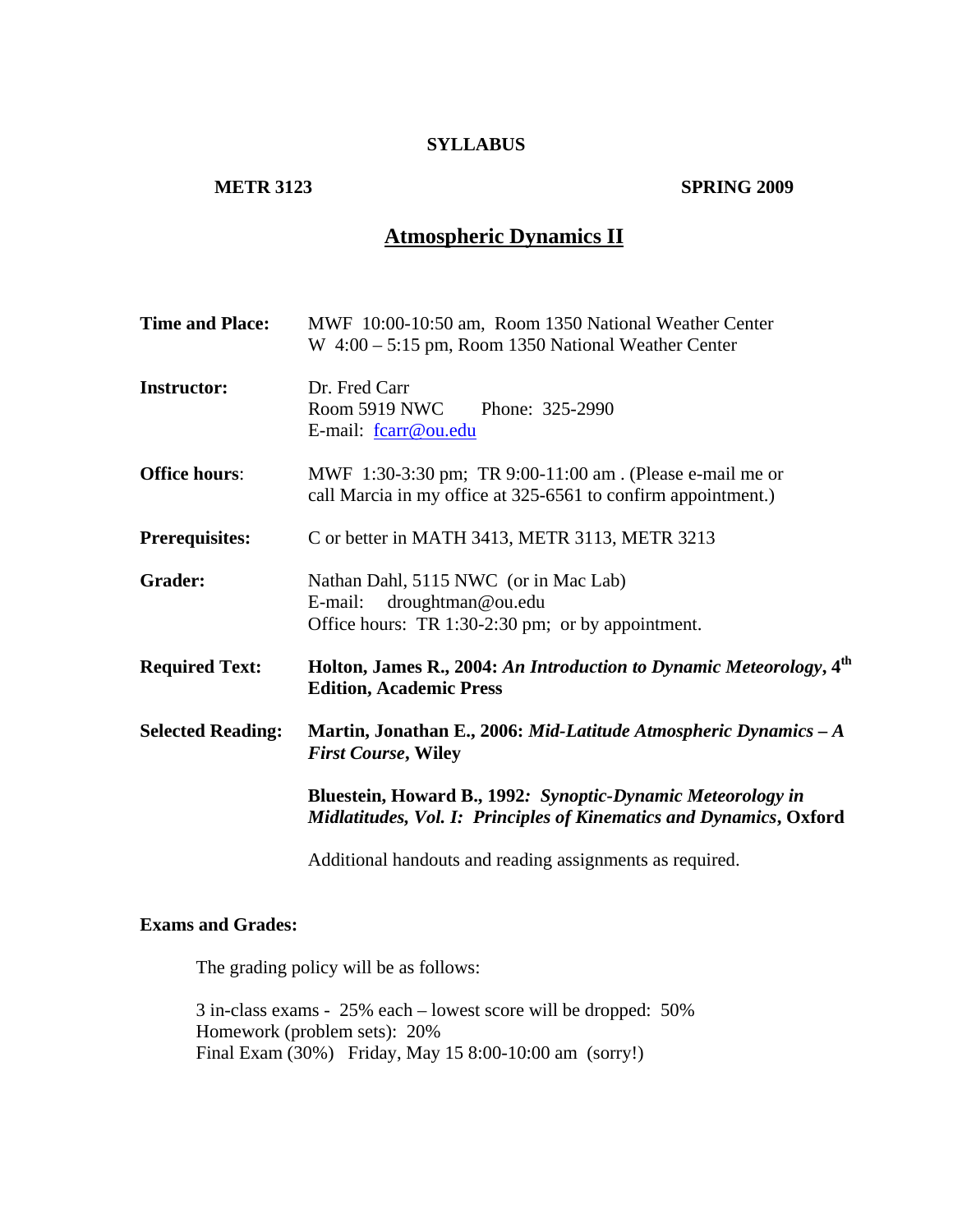### **Exam Policies:**

- 1. Exams will be given during the Wed. pm time period to allow more time for completion.
- 2. No make-up exams will be given. (A missed exam will count as the dropped exam.) Please see instructor in case of a family or medical emergency.
- 3. Exams are closed book
- 4. No calculators are allowed during exams
- 5. Final Exam is comprehensive

## **Homework Policies:**

1. Problem sets are collected at the start of class on the day they are due. Late homework is not accepted except in cases of family or medical emergency.

2. Homework should be done neatly, with clear explanations of your logic. That is, please explain your reasoning, state the assumptions, and proceed in a logical order.

3. There will be a writing component in this class. One problem in each homework set will be selected for evaluation. More on this later.

4. Discussion of homework problems with your classmates is acceptable, but copying is not. Please turn in our own work. Information on what constitutes proper and improper collaboration is provided at http://www.ou.edu/provost/integrity/

#### **Course Objectives:**

 This is the second course in the School of Meteorology's dynamic meteorology sequence. General guidelines for the content of the course are provided in the "Knowledge Expectations" found at http://weather.ou.edu/knowledge.php However, these will be slightly modified owing to what was taught in METR 3113 in Fall 2008, the material in the text, and the instructor's prerogative on what to emphasize. I believe very strongly in the connection between dynamics and observations, so I will attempt to show a weather chart of some kind every lecture that illustrates some concept in that day's lecture. We will also put a lot of emphasis on the physical interpretation of the equations, so that you will see that they are "talking to you" about the relevant physics.

 The Wednesday afternoon sessions will be used for (1) Exams; (2) Discussion of the homework problems; (3) Make-up lectures; (4) Possible "lab exercises" to illustrate course material; (5) Good writing guidelines.